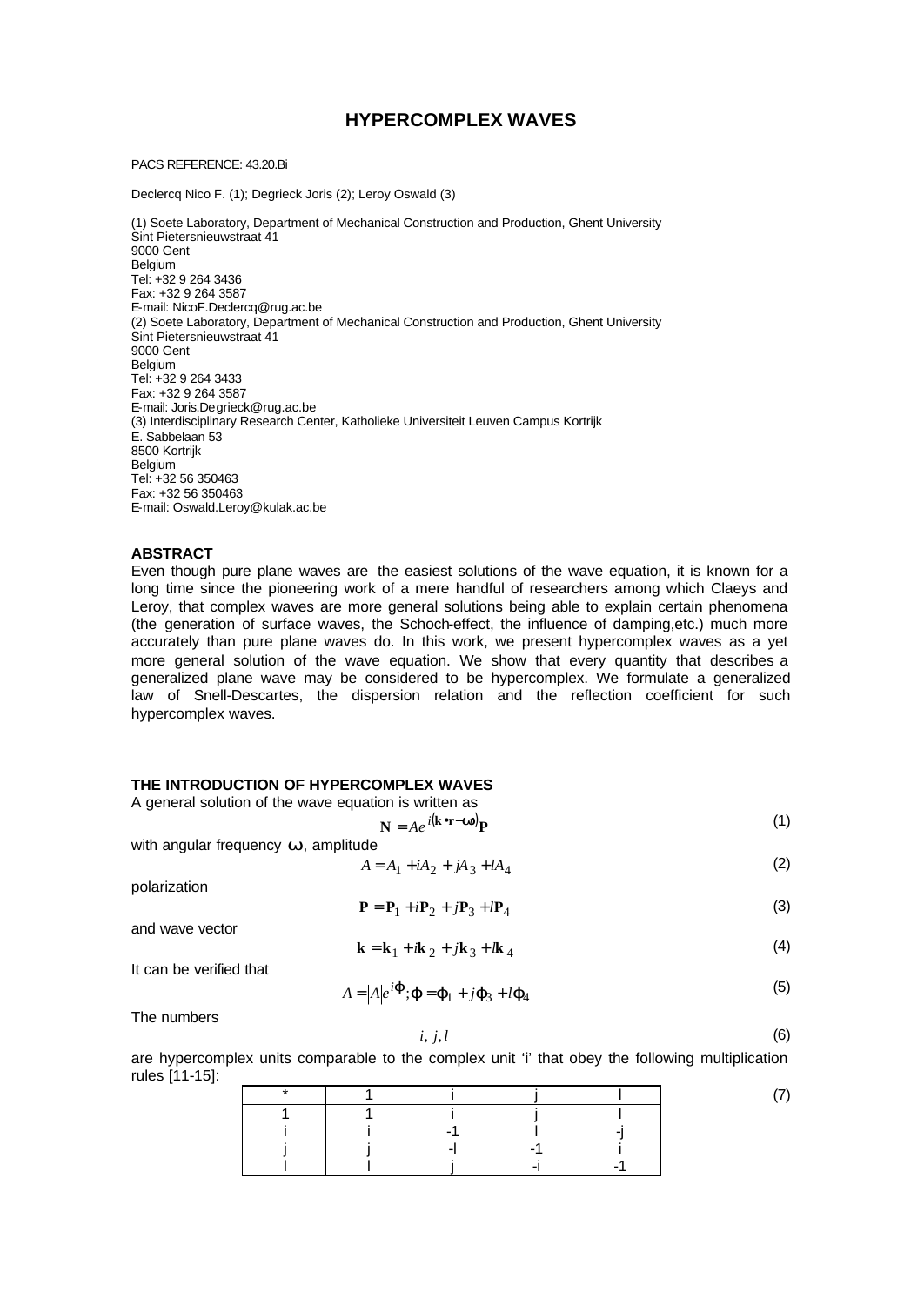Hypercomplex numbers have a magnitude defined as

$$
|G| = G^*G \tag{8}
$$

with

$$
G = G_1 + iG_2 + jG_3 + lG_4 \tag{9}
$$

$$
G^* = G_1 - iG_2 - jG_3 - lG_4 \tag{10}
$$

Tedious calculations lead to

$$
\mathbf{u} = \text{Re }\mathbf{N} = |A|e^{-\mathbf{k}_2\bullet\mathbf{r}}(E_1\mathbf{P}_1 - E_2\mathbf{P}_2 - E_3\mathbf{P}_3 - E_4\mathbf{P}_4)
$$
(11)

with for example

$$
2E_1 = \sin(-\mathbf{w} + \mathbf{j}_1 + \mathbf{k}_1 \cdot \mathbf{r}) [-\sin(\mathbf{j}_3 - \mathbf{k}_3 \cdot \mathbf{r}) \sin(\mathbf{j}_4 - \mathbf{k}_4 \cdot \mathbf{r}) - \sin(\mathbf{j}_3 + \mathbf{k}_3 \cdot \mathbf{r}) \sin(\mathbf{j}_4 + \mathbf{k}_4 \cdot \mathbf{r})]
$$
(12)  
+  $\cos(-\mathbf{w} + \mathbf{j}_1 + \mathbf{k}_1 \cdot \mathbf{r}) [\cos(\mathbf{j}_3 - \mathbf{k}_3 \cdot \mathbf{r}) \cos(\mathbf{j}_4 + \mathbf{k}_4 \cdot \mathbf{r}) + \cos(\mathbf{j}_3 + \mathbf{k}_3 \cdot \mathbf{r}) \cos(\mathbf{j}_4 - \mathbf{k}_4 \cdot \mathbf{r})]$   
+  $\sin(-\mathbf{w} + \mathbf{j}_1 - \mathbf{k}_1 \cdot \mathbf{r}) [-\sin(\mathbf{j}_3 - \mathbf{k}_3 \cdot \mathbf{r}) \sin(\mathbf{j}_4 + \mathbf{k}_4 \cdot \mathbf{r}) + \sin(\mathbf{j}_3 + \mathbf{k}_3 \cdot \mathbf{r}) \sin(\mathbf{j}_4 - \mathbf{k}_4 \cdot \mathbf{r})]$   
+  $\cos(-\mathbf{w} + \mathbf{j}_1 - \mathbf{k}_1 \cdot \mathbf{r}) [-\cos(\mathbf{j}_3 - \mathbf{k}_3 \cdot \mathbf{r}) \cos(\mathbf{j}_4 - \mathbf{k}_4 \cdot \mathbf{r}) + \cos(\mathbf{j}_3 + \mathbf{k}_3 \cdot \mathbf{r}) \cos(\mathbf{j}_4 + \mathbf{k}_4 \cdot \mathbf{r})]$ 

It is clear that one of the four polarizations in (11) will be equal to zero. However, if we want to write the acoustic displacement as a function of acoustic potentials, then we must retain 4 polarizations in order to keep 3 in the displacement (12).

# **THE DISPERSION RELATION**

In order for (1) to be a solution of the wave equation, the dispersion relation must hold

$$
\mathbf{k} \cdot \mathbf{k} = \left(\frac{\mathbf{w}}{v} + i\mathbf{a}_0\right)^2
$$
 (13)

with ù the angular frequency, v the sound velocity and  $a_0$  the intrinsic damping coefficient of the media. Hence, for

$$
\mathbf{k}_2 = \mathbf{\hat{a}} - \mathbf{\hat{a}} \tag{14}
$$

with á the damping coefficient and â the inhomogeneity as described in numerous texts on inhomogeneous waves [1-11], the following dispersion relations hold:

$$
k_1^2 - \mathbf{a}^2 - \mathbf{b}^2 - k_3^2 - k_4^2 = \frac{\mathbf{w}^2}{v^2} - \mathbf{a}_0^2
$$
 (15)

$$
\mathbf{k}_1 \bullet \mathbf{k}_2 = k_1 \mathbf{a} \tag{16}
$$

$$
\mathbf{k}_3 \perp \mathbf{k}_1 \tag{17}
$$

$$
\mathbf{k}_4 \perp \mathbf{k}_1 \tag{18}
$$

#### **GRAPHICAL REPRESENTATION OF HYPERCOMPLEX WAVES**

In Figure 1 and Figure 2, some examples of hypercomplex waves propagating in the y-direction are given. The parameters used are shown in Table 1:

|                      | a                     | $\bm{b}$ | $k_{2}$ |                          | $k_4$   comments                      |
|----------------------|-----------------------|----------|---------|--------------------------|---------------------------------------|
| Fig 1a $3$           | $0 \quad 0.1 \quad 0$ |          |         | $\overline{\phantom{0}}$ | $\approx$ undamped inhomogeneous wave |
| Fig 1b   3 0.3 0.1 0 |                       |          |         | $\overline{0}$           | $\approx$ damped inhomogeneous wave   |
| Fig 1c 3             | $0\quad 0$            |          |         |                          |                                       |
| Fig 1d 3             |                       |          |         |                          |                                       |
|                      |                       |          |         |                          |                                       |

**Table 1:** The parameters that are applied to produce figure 1 and figure 2

Pure plane waves have an equiphase surface directed normal to the propagation direction. In that equiphase surface, the amplitude is the same everywhere. Damped plane waves are almost the same as pure plane waves except for the fact that the amplitude diminishes exponentially with a coefficient á in the direction of propagation.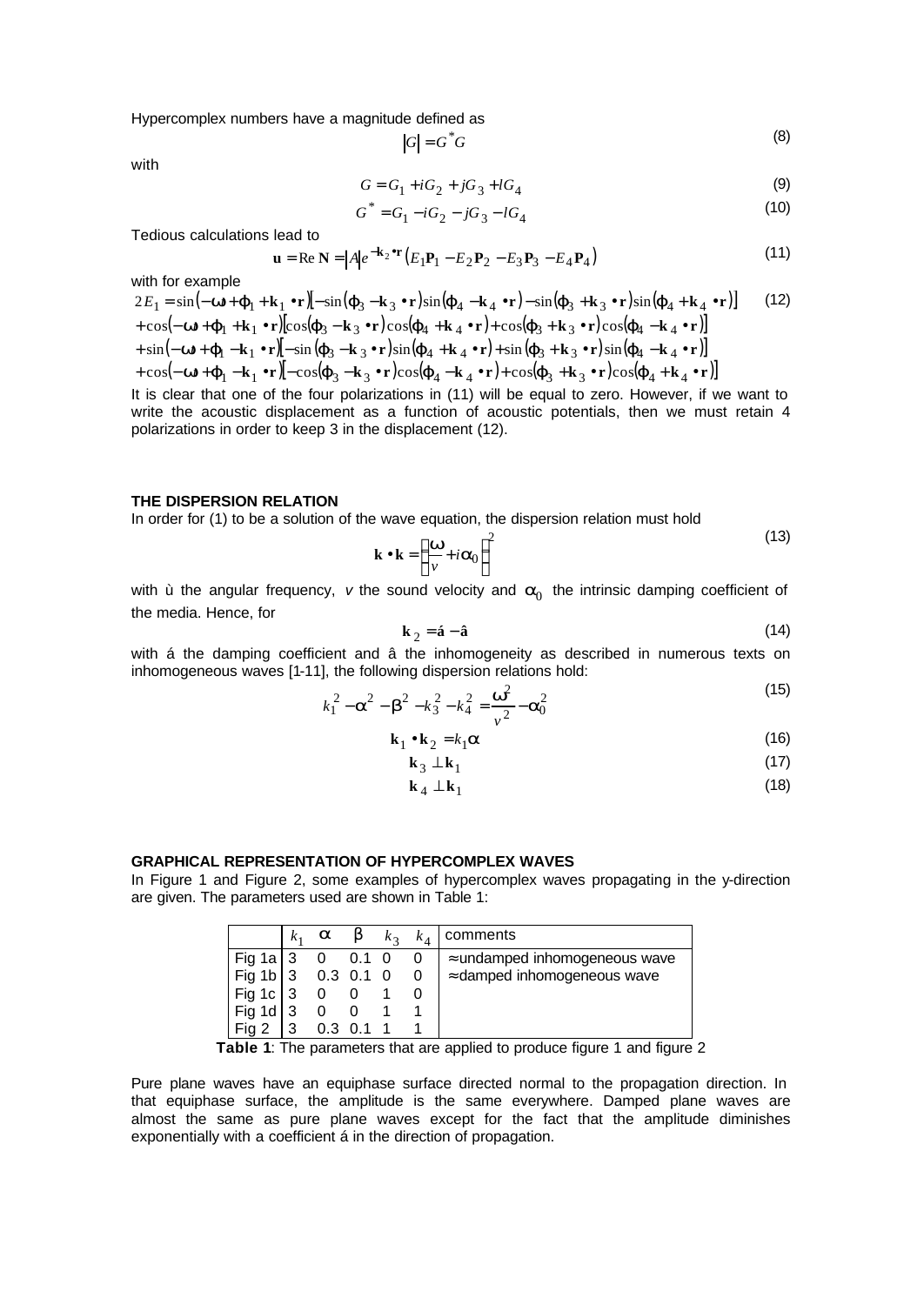If damping is concerned, a discontinuity interface between two media almost naturally induces the generation of inhomogeneous waves, with an equiphase surface normal to the direction of propagation, but with an amplitude varying exponentially with a coefficient â in that equiphase surface. The dispersion relation also allows inhomogeneous waves in the absence of damping. Hypercomplex waves are an extension of the inhomogeneous waves in that the variation of the amplitude inside the equiphase plane is not limited to exponential growth or decay, but can also be harmonic in space. Moreover, the 'equiphase plane' that exists for inhomogeneous waves can be replaced, due to the particular values of  $k_3$  and  $k_4$ , by a 'generalized equiphase plane' in which the phase switches from a reference phase î to a phase î-ð periodically in space along the direction normal to the direction of propagation. Hence, the hypercomplex waves have much more degrees of freedom than the complex waves, whence it is plausible that some physical phenomena that are still unexplained using the existing wave models will be understood better in future exploiting the more general features of hypercomplex waves.



**Figure 1**: Some examples of hypercomplex waves. The different parameters are shown in table1

#### **THE GENERALIZED LAW OF SNELL-DESCARTES**

If we take into account the properties derived using the dispersion relation, we may write

L L L L **e** || **e**

ſ

l

$$
k = \begin{pmatrix} 1 \\ 2 \\ 2 \end{pmatrix} k = \begin{pmatrix} k_1 \\ 0 \\ 3 \end{pmatrix} + i \begin{pmatrix} 0 \\ 2 \end{pmatrix} k_2 + i \begin{pmatrix} 0 \\ 2 \end{pmatrix} k_3 + i \begin{pmatrix} 0 \\ 2 \end{pmatrix} k_4
$$

$$
(3)_{k_1} = \begin{pmatrix} 0 \\ 3 \end{pmatrix} k_1 + i \begin{pmatrix} 0 \\ 2 \end{pmatrix} k_2 + i \begin{pmatrix} 0 \\ 2 \end{pmatrix} k_3 + i \begin{pmatrix} 0 \\ 2 \end{pmatrix} k_4
$$

using the base

 $\overline{\phantom{a}}$  $\overline{\phantom{a}}$ I  $\overline{)}$  $\left( \right)$ **e**⊥ *w* (20)

 $\mathbf{e}_w$  being a unit vector along the direction of propagation of the wave,  $\mathbf{e}_{\parallel}$  a unit vector parallel to the interface with  $e_{\parallel} \perp e_w$  and  $e_{\perp}$  a unit vector with  $e_{\perp} \perp e_{\parallel}$  and  $e_{\perp} \perp e_w$ . We define the orientation as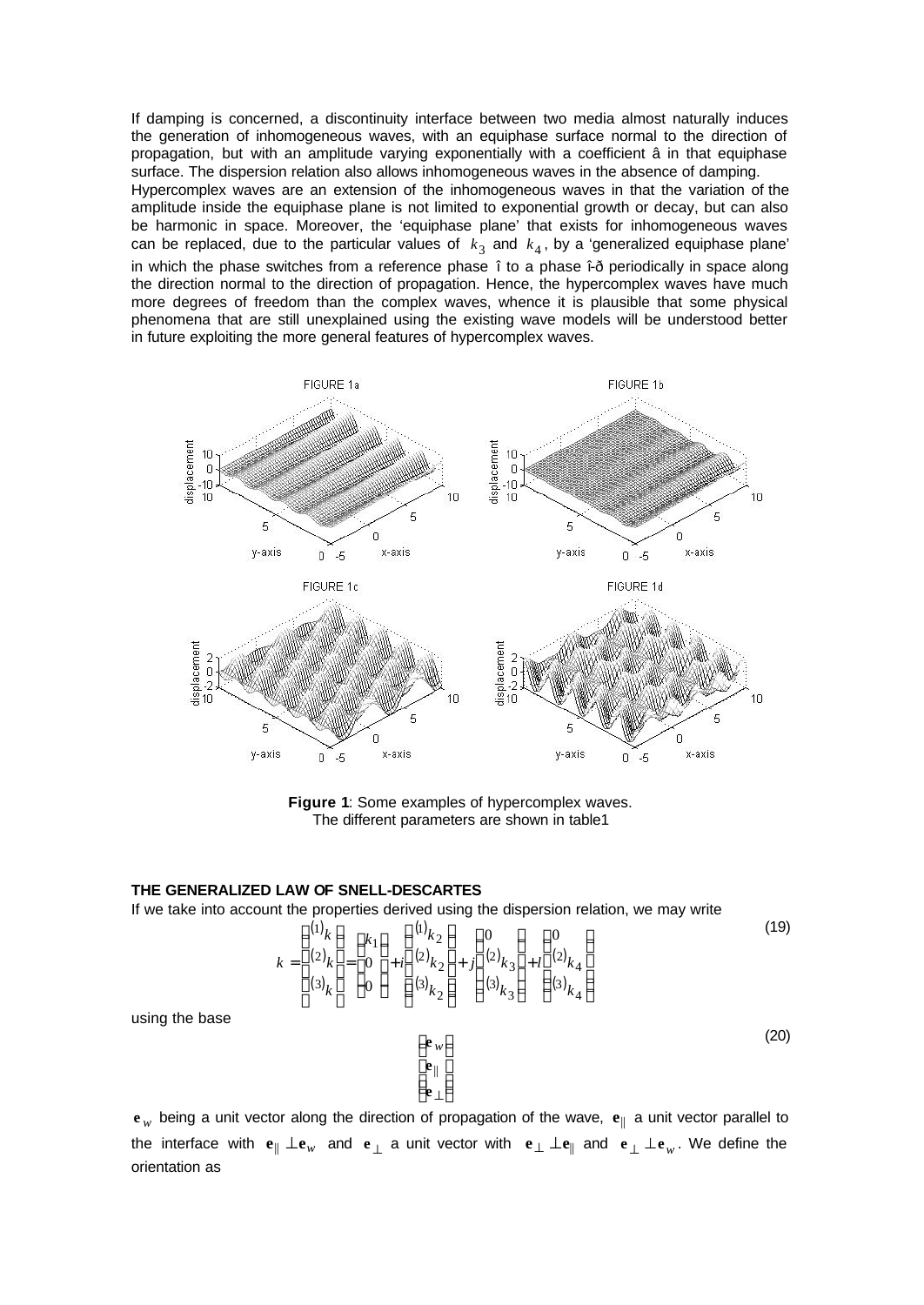$$
\mathbf{e}_{\parallel} \times \mathbf{e}_{\perp} = \mathbf{e}_{w} \tag{21}
$$

and

$$
\mathbf{e}_{\perp} \bullet \mathbf{n} \le 0 \tag{22}
$$

with **n** a normal vector on the interface, pointing to the incidence media. We denote the incoming wave by 'inc' and the refracted waves by 'p'. The angle  $J^p$  is defined by

$$
\begin{pmatrix}\n\mathbf{e}_w^p \\
\mathbf{e}_w^p \\
\mathbf{e}_w^p\n\end{pmatrix} = \begin{pmatrix}\n\sin \mathbf{J}^p & 0 & \cos \mathbf{J}^p \\
0 & 1 & 0 \\
-\cos \mathbf{J}^p & 0 & \sin \mathbf{J}^p\n\end{pmatrix} \begin{pmatrix}\n\mathbf{e}_x \\
\mathbf{e}_y \\
\mathbf{e}_z\n\end{pmatrix}
$$
\n(23)

The angle  $\mathbf{J}^{inc}$  is defined by (23) for '*p*' replaced by '*inc*'. The generalized law of Snell-Descartes becomes

$$
\mathbf{w}^{inc} = \mathbf{w}^p \tag{24}
$$

$$
\mathbf{k}^{inc} \bullet \mathbf{r} = \mathbf{k}^p \bullet \mathbf{r}
$$
 (25)

for **r** lying on the interface. When the dispersion relation is taken into account, (25) yields

$$
{}^{(2)}\mathbf{k}\,_{2}^{inc} = {}^{(2)}\mathbf{k}\,_{2}^{p} \tag{26}
$$

$$
^{(2)}\mathbf{k}\,_{3}^{inc}=(2)\,\mathbf{k}\,_{3}^{p}\tag{27}
$$

$$
\text{(28)}\\
\mathbf{k}_4^{inc} = \text{(2)}\mathbf{k}_4^p
$$

$$
\sin \mathbf{J}^{inc}{}^{(1)}\mathbf{k}_1^{inc} = \sin \mathbf{J}^{(1)}\mathbf{k}_1^{p}{}^{p}
$$
\n(29)

$$
\sin \mathbf{J}^{inc}{}^{(1)}\mathbf{k}_2^{inc} - \cos \mathbf{J}^{inc}{}^{(3)}\mathbf{k}_2^{inc} = \sin \mathbf{J}^{p}{}^{(1)}\mathbf{k}_2^p - \cos \mathbf{J}^{p}{}^{(3)}\mathbf{k}_2^p \tag{30}
$$

$$
\cos \mathbf{J}^{inc} \left(3\right) \mathbf{k}_3^{inc} = \cos \mathbf{J}^{p} \left(3\right) \mathbf{k}_3^p \tag{31}
$$

$$
\cos \mathbf{J}^{inc} \, (3)_{\mathbf{k}_{4}^{inc}} = \cos \mathbf{J}^{p} \, (3)_{\mathbf{k}_{4}^{p}}
$$
\n
$$
(32)
$$

It is easily verified that (26-32) are a generalization of the generalized Snell-Descartes law for complex waves found in numerous articles such as [11].



**Figure 2**: Another example of a hypercomplex wave. The parameters are shown in table1